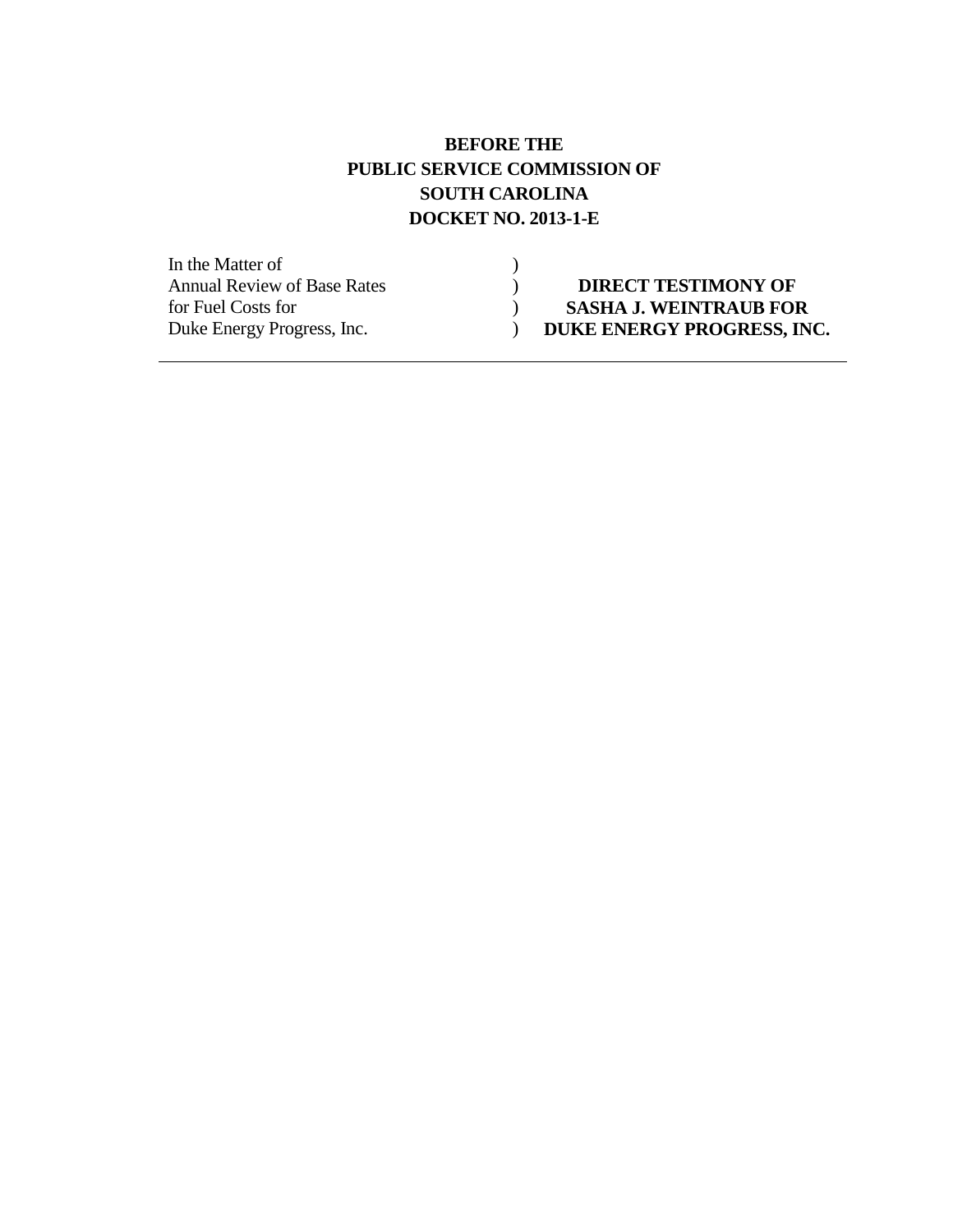#### **Q. PLEASE STATE YOUR NAME AND BUSINESS ADDRESS.**

- A. My name is Alexander ("Sasha") J. Weintraub. My business address is 526 South Church Street, Charlotte, North Carolina 28202.
- 

#### **Q. BY WHOM ARE YOU EMPLOYED AND IN WHAT CAPACITY?**

 A. I am Vice President, Fuels & Systems Optimization for Duke Energy Corporation ("Duke Energy"). In that capacity I am responsible for the procurement of fossil fuels and environmental reagents for the Duke Energy Progress, Inc. ("DEP" or the "Company") and Duke Energy Carolinas, LLC ("DEC") (collectively, the "Companies") generation fleet, as well as for the generation fleets of the other Duke Energy regulated utilities. I am also responsible for portfolio management and short term power trading for Duke Energy, and am responsible for the fossil fuel price forecasts used for fuel filings and resource planning purposes for all of Duke Energy's regulated utility subsidiaries, including DEP.

## **Q. PLEASE BRIEFLY SUMMARIZE YOUR EDUCATIONAL AND PROFESSIONAL EXPERIENCE.**

 A. I have a Bachelor of Science degree in Engineering from Rensselaer Polytechnic Institute, a Master's in Mechanical Engineering from Columbia University, and a Ph.D. in Industrial Engineering from North Carolina State University. From February 2003 until June 2005, I was Director of Coal Marketing and Trading for Progress Fuel Corporation, a former subsidiary of Progress Energy, Inc. ("Progress Energy"). Subsequently, I was Director of Coal for DEP and Duke Energy Florida, Inc. ("DEF"), and before assuming my current position, I was Vice President - Fuels and Power Optimization for DEP and DEF.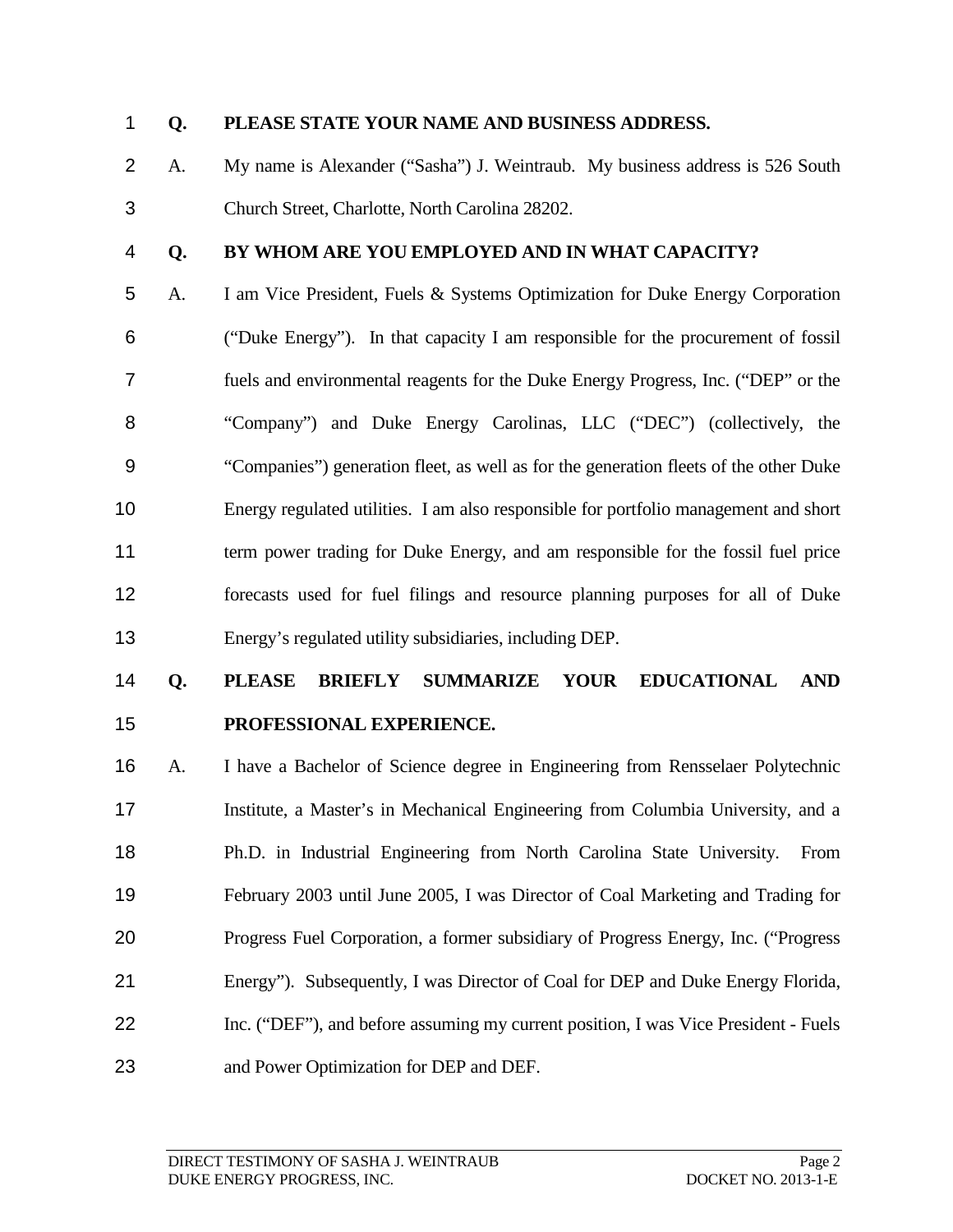## **Q. WHAT IS THE PURPOSE OF YOUR TESTIMONY IN THIS PROCEEDING?**

 A. The purpose of my testimony is to describe DEP's fossil fuel purchasing practices, provide fossil fuel costs for the period March 1, 2012 through February 28, 2013 ("review period"), and describe changes forthcoming for the period July 1, 2013 through June 30, 2014 ("billing period"). I also provide an update from a procurement and operations perspective on the Joint Dispatch Agreement ("JDA") that – pursuant to the merger agreement between Duke Energy and Progress Energy ("Merger") – Duke Energy is using to deliver savings to its North and South Carolina customers, as well as fuel savings that DEP has realized to date on behalf 11 of its customers as a result of the Merger.

## **Q. PLEASE PROVIDE A DESCRIPTION OF THE EXHIBITS TO YOUR TESTIMONY.**

 A. Weintraub Exhibit 1 summarizes the Company's Fossil Fuel Procurement Practices, and Weintraub Exhibit 2 summarizes monthly contract and spot coal purchases during the review period and the period of March 1, 2011 through February 29, 2012 ("prior review period").

## **Q. WERE THESE EXHIBITS PREPARED BY YOU OR AT YOUR DIRECTION?**

- A. Yes, they were prepared at my direction.
- **Q. PLEASE PROVIDE A SUMMARY OF DEP'S FOSSIL FUEL PROCUREMENT PRACTICES.**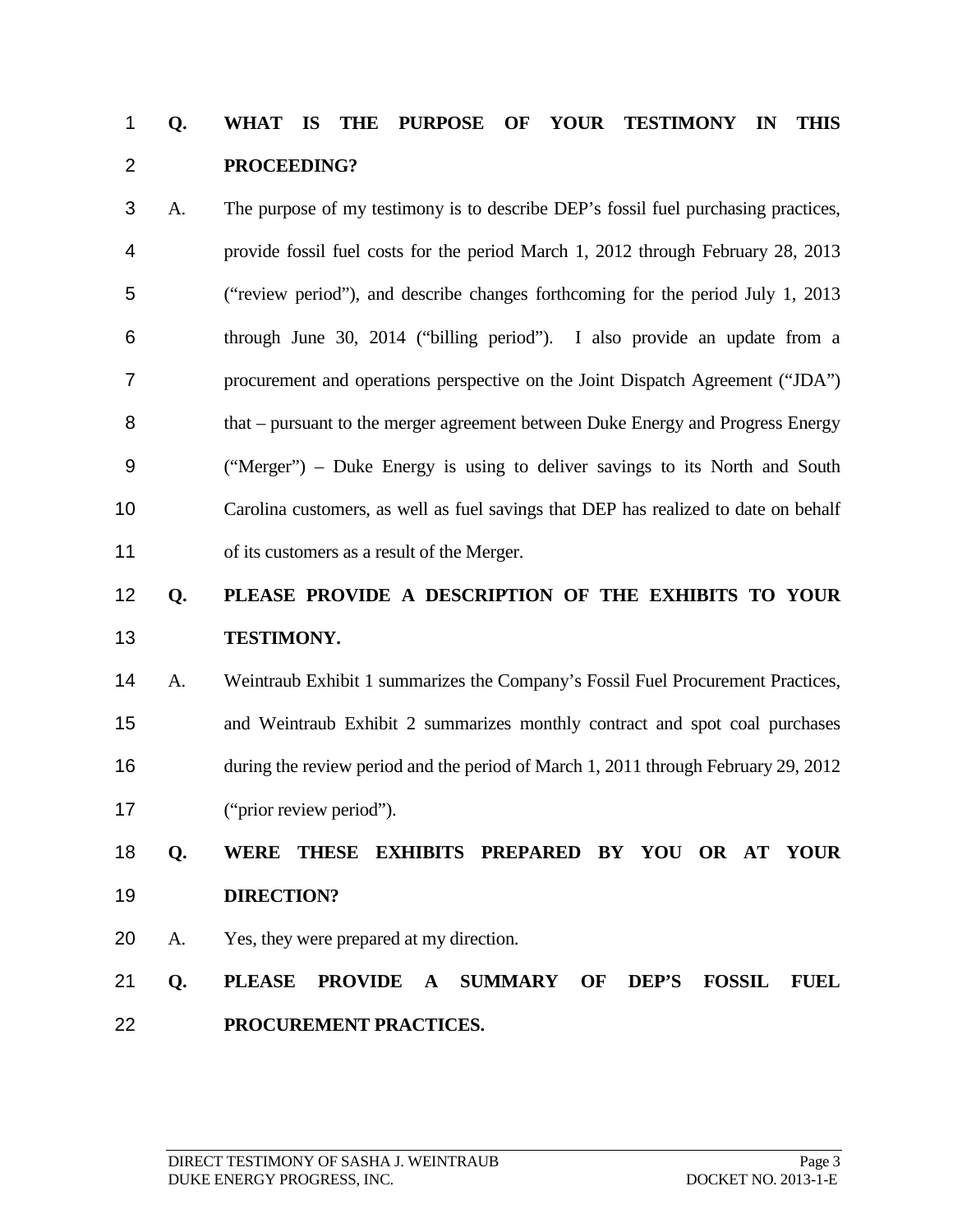A. A summary of the Company's fossil fuel procurement practices is set out in Weintraub Exhibit 1. The practices of both Duke Energy and Progress Energy are under review and will be modified to adopt the best practices for the combined company going forward.

## **Q. PLEASE DESCRIBE THE COMPANY'S DELIVERED COST OF COAL DURING THE REVIEW PERIOD.**

 A. The Company's average delivered coal cost per ton decreased less than 1.0% from 8 \$91.11 per ton from the prior review period to \$90.74 per ton in the review period. The average transportation costs decreased approximately 2.5%, from \$28.08 per ton 10 in the prior review period to \$27.38 per ton in the review period.

## **Q. PLEASE DESCRIBE THE LATEST TRENDS IN COAL MARKET CONDITIONS.**

 A. Coal markets continue to be in a state of flux due to a number of factors, including (1) recent U.S. Environmental Protection Agency ("EPA") regulations for power plants that result in utilities retiring or modifying plants, which lower total domestic 16 steam coal demand, and can result in some plants shifting coal sources to different basins; (2) continuing growth in global demand for both steam and metallurgical coal, which makes coal exports increasingly attractive to U.S. coal producers; (3) continued low gas prices combined with installation of new combined cycle generation by utilities, especially in the Southeast, which also lowers overall coal demand; and (4) increasingly stringent safety regulations for mining operations, which result in higher costs and lower productivity

### **Q. HOW DO YOU EXPECT THESE TRENDS TO AFFECT DEP'S COAL**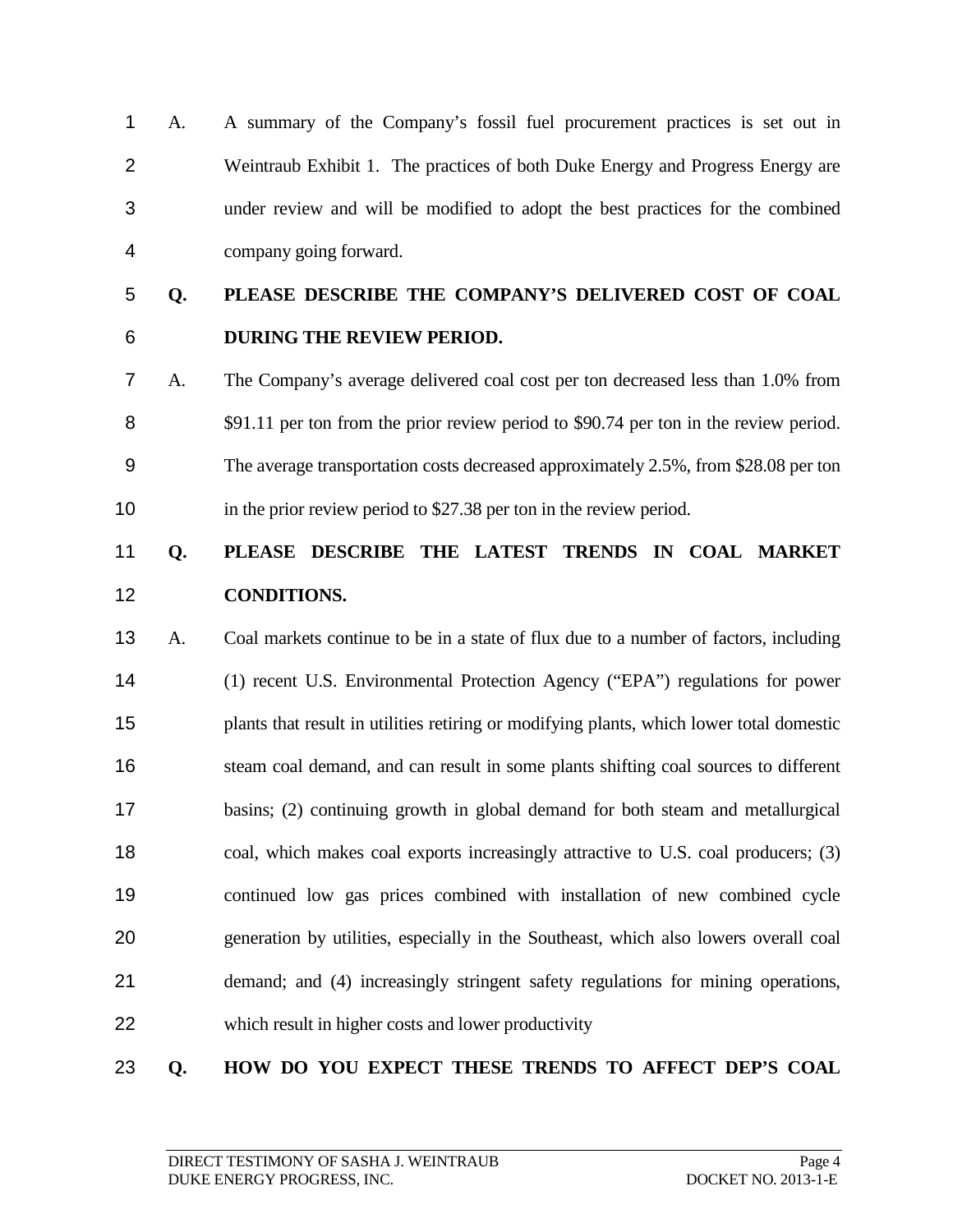#### **BURN AND INVENTORY LEVELS?**

 A. Due to increasingly lower power prices, the retirement of DEP coal stations, and the addition of natural gas-fueled combined cycles, coal burn projections for 2013 and forward are forecasted to be lower than historical volumes. As an example of the impact, the actual coal burn for DEP's stations in 2012 was just over 9,700,000 tons, approximately 30% less than the average coal burn over the prior five-year period of over 12,400,000 tons. Based on the low coal burns in 2012, as well as the downward projection for coal burns in 2013 as compared to the amount of coal under contract for delivery in 2013, the Company expects coal inventories to be above target levels during 2013. If the Company experiences mild weather and continued low purchased power prices, there likely will be further upward pressure 12 on coal inventories.

## **Q. WHAT IS THE PROJECTED AVERAGE DELIVERED COAL COST FOR THE BILLING PERIOD?**

 A. Combining coal and transportation costs, the Company projects average delivered coal costs of approximately \$92.60 per ton for the billing period. This represents a 2.0% increase compared to the review period actual cost. This cost, however, is subject to change based on (1) changes in oil prices, which impact transportation rates; (2) potential additional costs associated with suppliers' compliance with legal and statutory changes, the effects of which can be passed on through coal contracts; (3) performance of contract deliveries by suppliers and railroads which may not 22 occur despite the Company's strong contract compliance monitoring process; (4) cost of potential contract volume deferrals in light of declining coal burn projections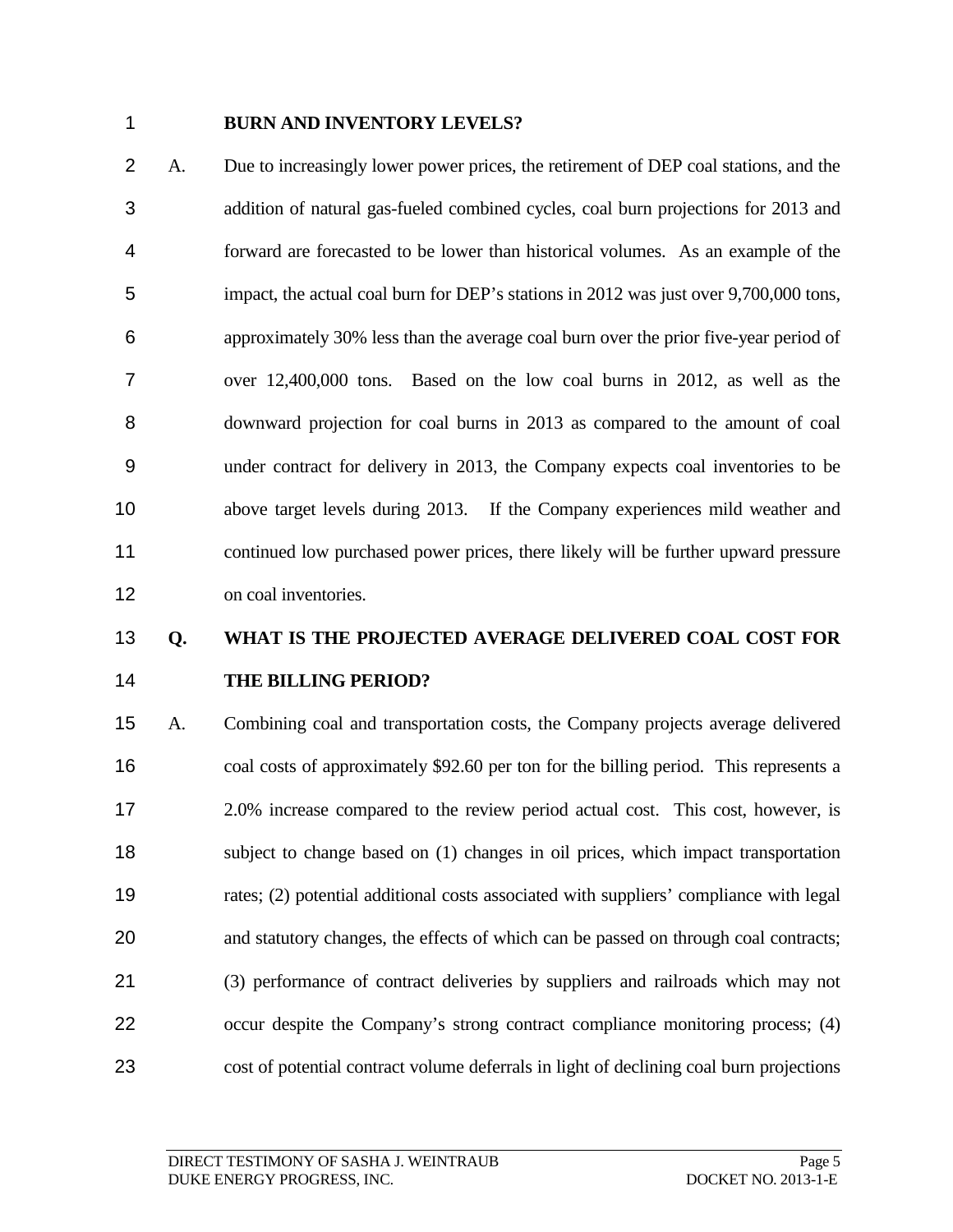and high coal inventories; and (5) the amount of non-Central Appalachian coal the Company is able to consume.

#### **Q. WHAT STEPS IS DEP TAKING TO CONTROL COAL COSTS?**

 A. The Company continues to maintain a comprehensive coal procurement strategy that has proven successful over many years in limiting average annual coal price increases and maintaining average coal costs at or well below those seen in the marketplace. Aspects of this procurement strategy include having the appropriate mix of contract and spot purchases, staggering contract expirations which thereby limit exposure to market price changes, diversifying coal sourcing as economics warrant, and pursuing contract extension options that provide flexibility to extend 11 terms within a particular price band.

 The Company expects to address forward year coal requirements later this year with any potential competitively bid purchases, if made, taking into account projected coal burns, as well as coal inventory levels. The Company currently is considering alternatives to help mitigate inventory levels including negotiating contract shipment deferrals/buy-outs, and evaluating coal resell market 17 opportunities. Due to lower coal demand for most of the U.S., however, either of these options would likely be difficult to achieve without paying additional costs to the supplier or incurring sales at potential losses.

## **Q. PLEASE DESCRIBE DEP'S PROCUREMENT PRACTICES FOR NATURAL GAS.**

 A. The Company's in-house personnel are responsible for natural gas contracting, competitive procurement, scheduling, and balancing efforts for the gas generation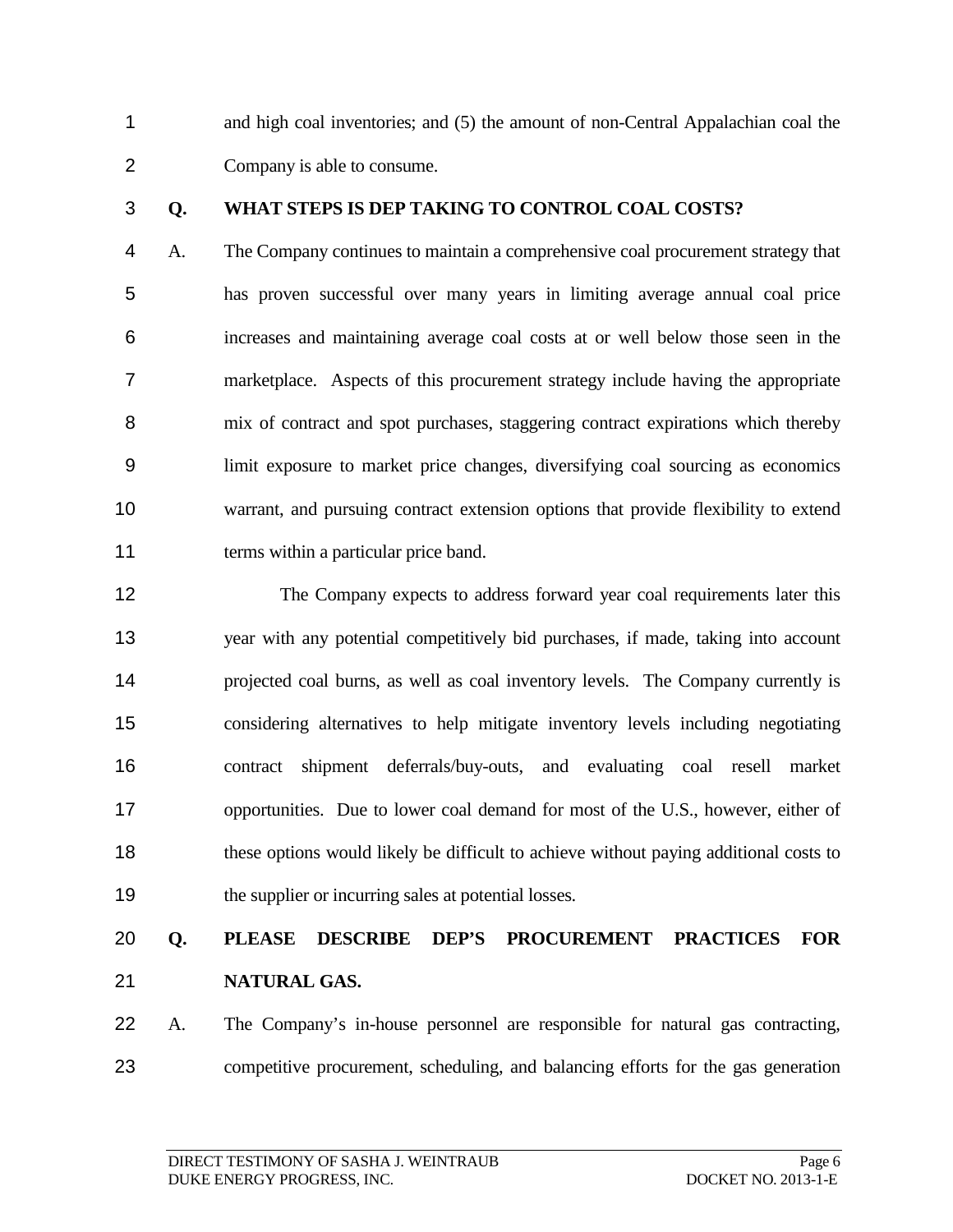fleet. The Company has implemented gas procurement practices that include periodic Request for Proposals ("RFPs") and short-term market engagement activities to procure a reliable, flexible, diverse, and competitively priced natural gas supply that supports the Company's combustion turbine ("CT") facilities and the combined cycle ("CC") facilities.

 Lastly, in December 2012 the Company received approval for the Asset Management and Delivered Supply Agreement ("AMA") between DEP and DEC, which was implemented on January 1, 2013. In the AMA, DEC is the designated Asset Manager that procures and manages the combined gas supply needs for DEC and DEP, and performs the necessary scheduling and balancing on the pipelines.

### **Q. HOW IS NATURAL GAS DELIVERED TO DEP'S GENERATING FACILITIES?**

 A. The Company procures long-term firm transportation that provides natural gas to its generating facilities. In addition, as needed, DEP may procure shorter-term firm pipeline capacity through the capacity release market and market supply options that provide the needed natural gas supply to its generating facilities.

### **Q. DOES DEP MAINTAIN AN INVENTORY OF NATURAL GAS?**

 A. The Company has a storage agreement as part of the AMA. As the Asset Manager, DEC will procure all the needed supply for the combined Carolinas gas needs and as part of that agreement, will have access to the released storage agreement. On any given day, DEC may utilize the storage to balance and support the Carolinas gas needs.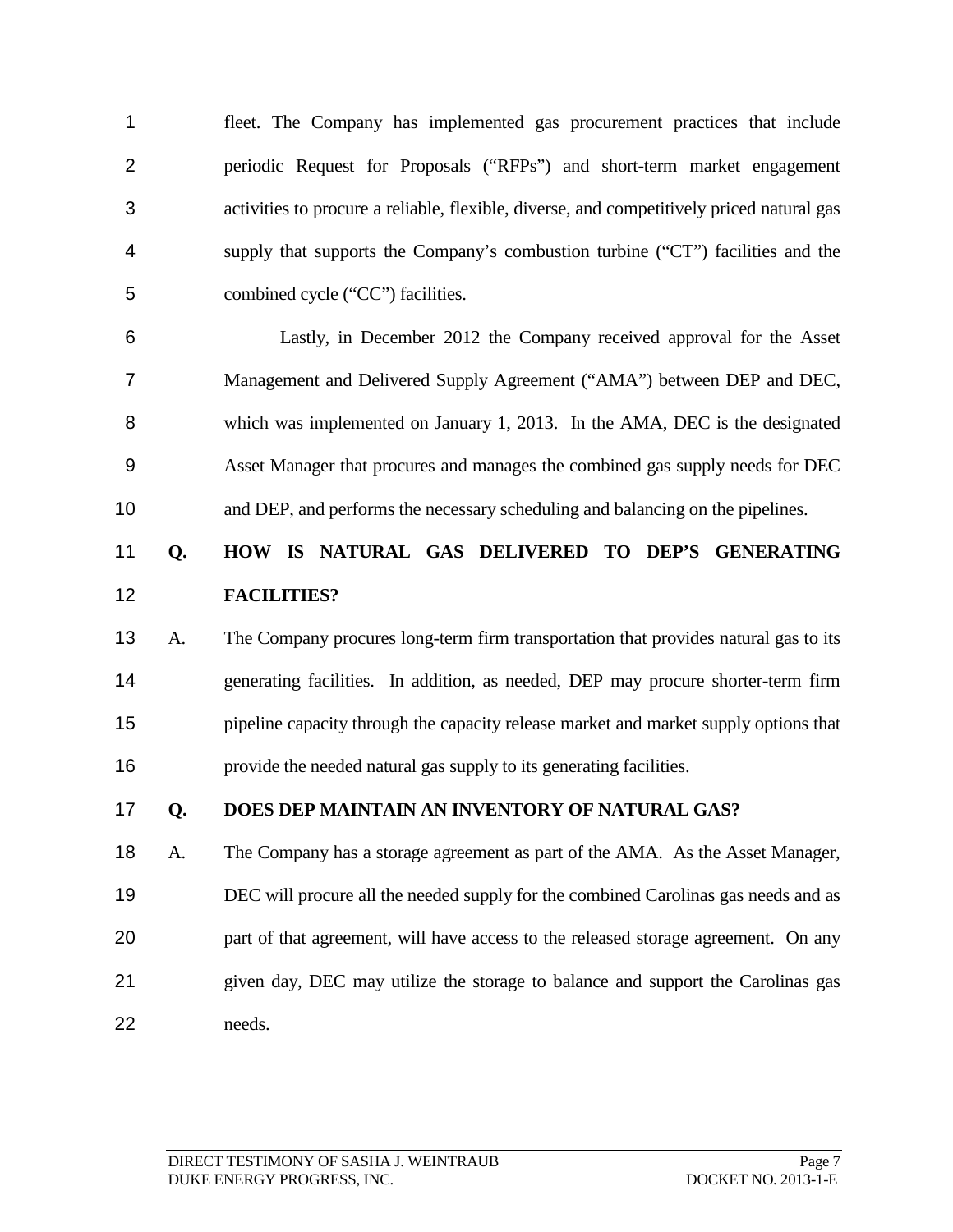## **Q. WHAT CHANGES IN VOLUME DOES THE COMPANY ANTICIPATE WITH NATURAL GAS CONSUMPTION?**

 A. The Company's natural gas consumption is expected to continue to increase. The Company consumed approximately 89 billion cubic feet ("Bcf") of natural gas in the review period, compared to approximately 69 Bcf in the prior review period. This increase was driven by the downward trend in the natural gas prices as well as the operation of the second CC power block at the Richmond facilities. For the billing period, DEP's current forecasted natural gas consumption is approximately 152 Bcf. This forecast is based on current natural gas prices which are forecasted to remain low.

# **Q. PLEASE DESCRIBE THE CURRENT STATE OF THE NATURAL GAS MARKET, INCLUDING THE NATURAL GAS PRICES EXPERIENCED DURING THE REVIEW PERIOD.**

 A. The development of shale gas has created a fundamental shift in the nation's natural gas market. Shale gas is natural gas that is trapped within shale formations, and which can provide an abundant source of petroleum and natural gas. Within recent years, improvements in production technologies have allowed greater access to the natural gas trapped in these formations, and has resulted in increased reserves that can produce natural gas supply more quickly and economically. Given continued production increases, natural gas prices continue to remain at lower levels. The Company's average price of gas purchased for the review period was \$5.03 per Million British Thermal Units ("MMBtu"), compared to \$5.62 per MMBtu during the prior review period.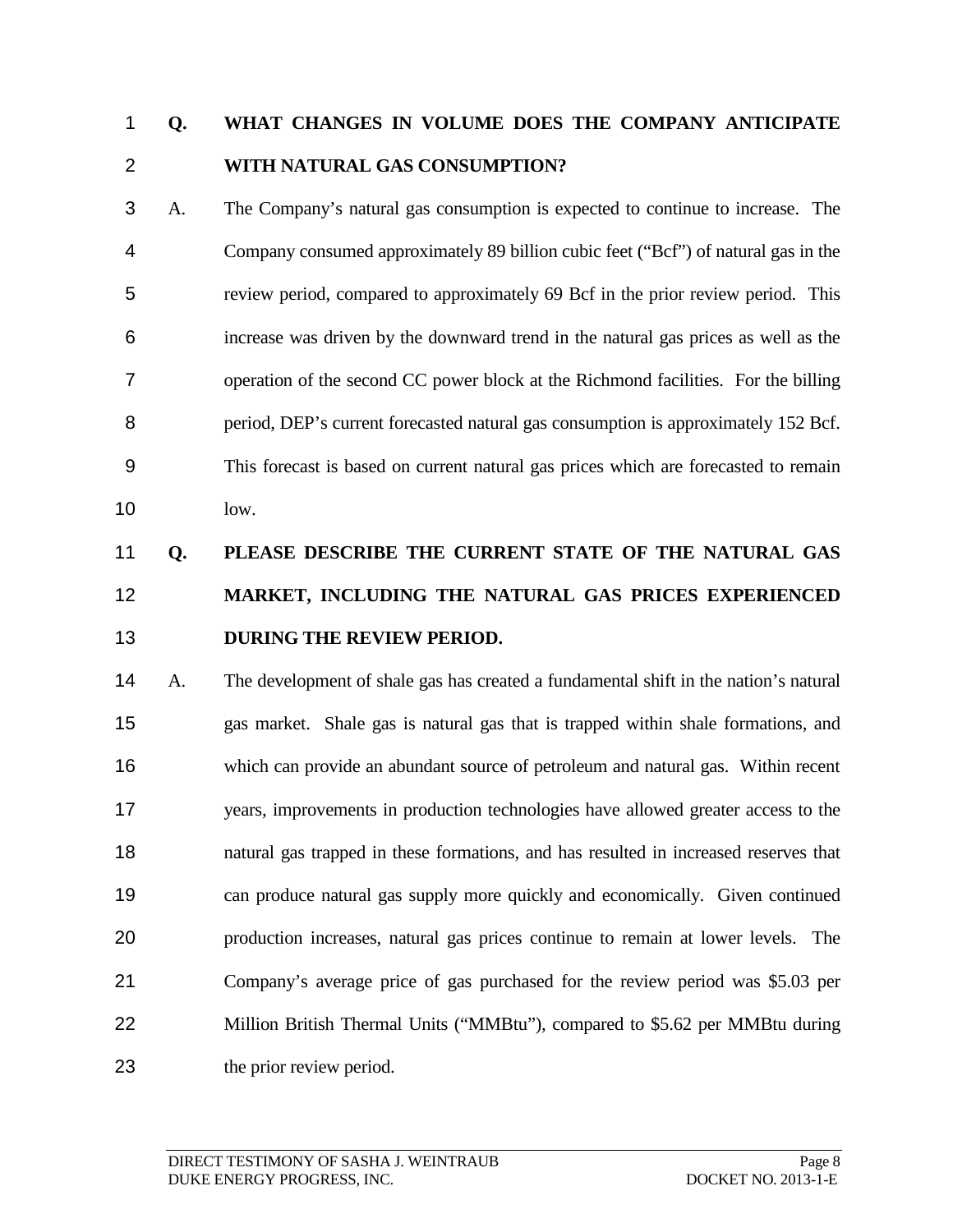# **Q. PLEASE DESCRIBE THE OUTLOOK FOR THE NATURAL GAS MARKET, INCLUDING THE EXPECTED NATURAL GAS PRICE TREND FOR THE BILLING PERIOD.**

- A. New production from shale gas has contributed to substantial increases in the supply of U.S. marketed natural gas. This increase has outstripped demand growth. The Company expects the shale gas production percentage of total natural gas domestic production to continue to increase over time. The current forward prices for natural gas reflect this continued increase in competitively priced supply with an average delivered price of \$4.45 per MMBtu through the billing period.
- **Q. IN LIGHT OF DEP'S INCREASED USAGE OF NATURAL GAS, WHAT IS**
- **DEP DOING TO MITIGATE THE EFFECTS THAT INCREASING NATURAL GAS PRICES COULD HAVE ON FUEL COSTS?**
- A. The Company has been executing a natural gas hedging strategy for the last several years in order to mitigate the price volatility of natural gas. The strategy incorporates a "dollar-cost averaging" approach of hedging that financially "locks-in" natural gas prices at a fixed price.

### **Q. PLEASE EXPLAIN THE JDA BETWEEN DEC AND DEP.**

 A. As explained in my Merger Testimony filed on September 14, 2011, in Docket No. 2011-158-E, the JDA is an agreement between DEP and DEC where DEC acts as the Joint Dispatcher for DEP's and DEC's power supply resources. The JDA has allowed DEP's and DEC's generation resources to be dispatched as a single system to meet the two utilities' retail and firm wholesale customers' requirements at the lowest possible cost. As a result, the joint dispatch process allows DEP and DEC to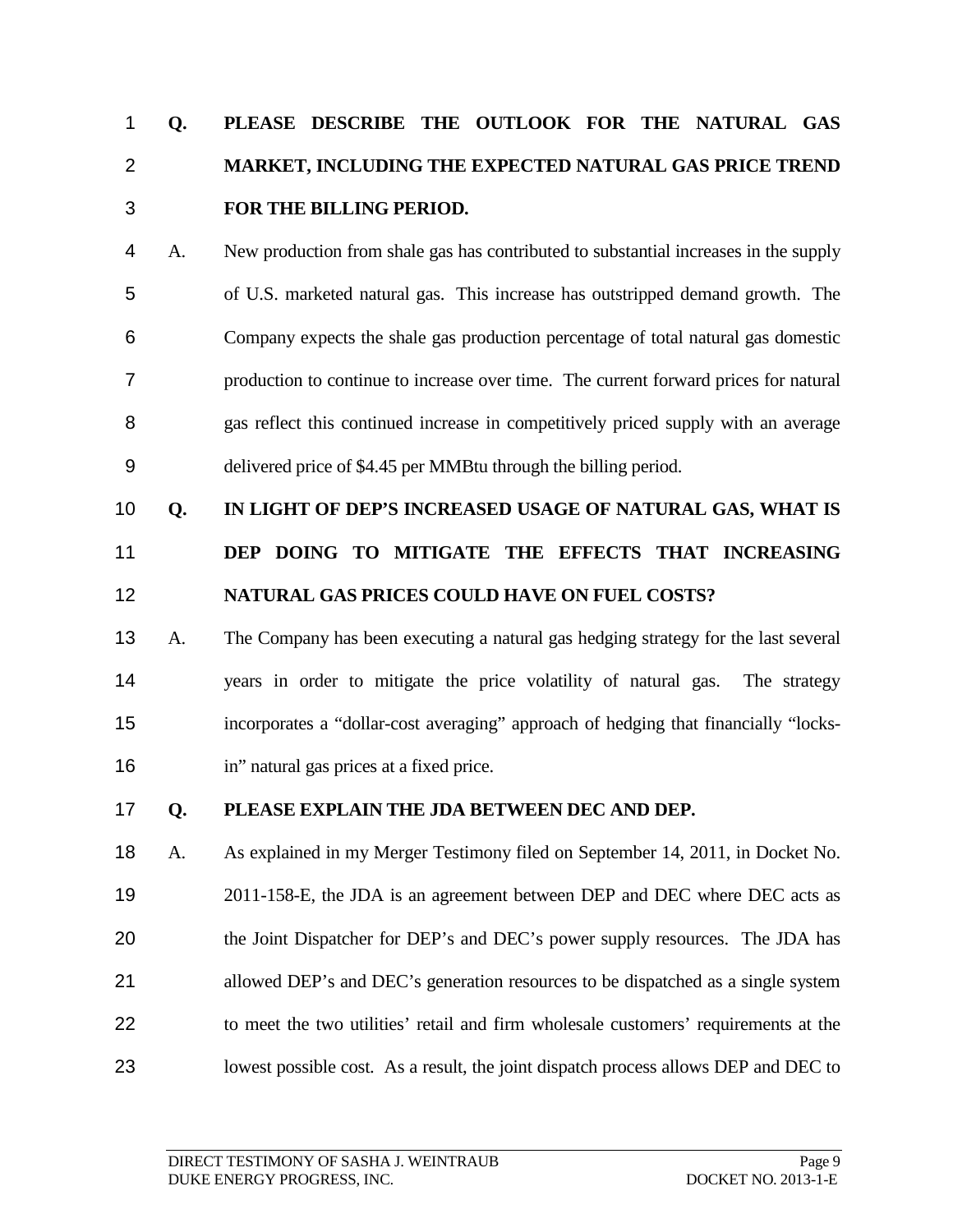serve their retail and wholesale native load customers more efficiently and economically than they can on a stand-alone basis. The JDA also provides a methodology for calculating the savings generated by the joint dispatch process and for equitably allocating the savings between DEP and DEC.

- **Q. HOW DO THE COMPANY'S CUSTOMERS RECEIVE THEIR SAVINGS FROM THE JDA?**
- A. As I described in my Merger Testimony, the joint dispatch savings will automatically flow through to the Companies' retail customers through their fuel clauses. For native load wholesale customers, the joint dispatch savings are passed through as permitted by the applicable wholesale contracts. Under the joint dispatch process, the energy cost attributable to each utility's native load are the costs actually incurred by the utility for energy allocated to native load service, adjusted by the cost allocation payments calculated by the Joint Dispatcher, which are treated as 14 purchases and sales between the Companies. As a result, the energy cost ultimately incurred by DEP and DEC to serve their respective native loads will be equal to the stand-alone costs they would have incurred but for the joint dispatch arrangement, less each utility's share of the joint dispatch savings.

# **Q. THE COMPANY HAS GUARANTEED A CERTAIN AMOUNT OF MERGER-RELATED SAVINGS TO ITS RETAIL CUSTOMERS. HOW MUCH SAVINGS HAS DEP ACHIEVED THUS FAR, AND HOW MUCH WILL GO TO SOUTH CAROLINA RETAIL CUSTOMERS?**

- A. Through March 2013, the combined merger savings from the JDA and the
- Companies' fuel procurement activities are \$89 million. The Company's and DEC's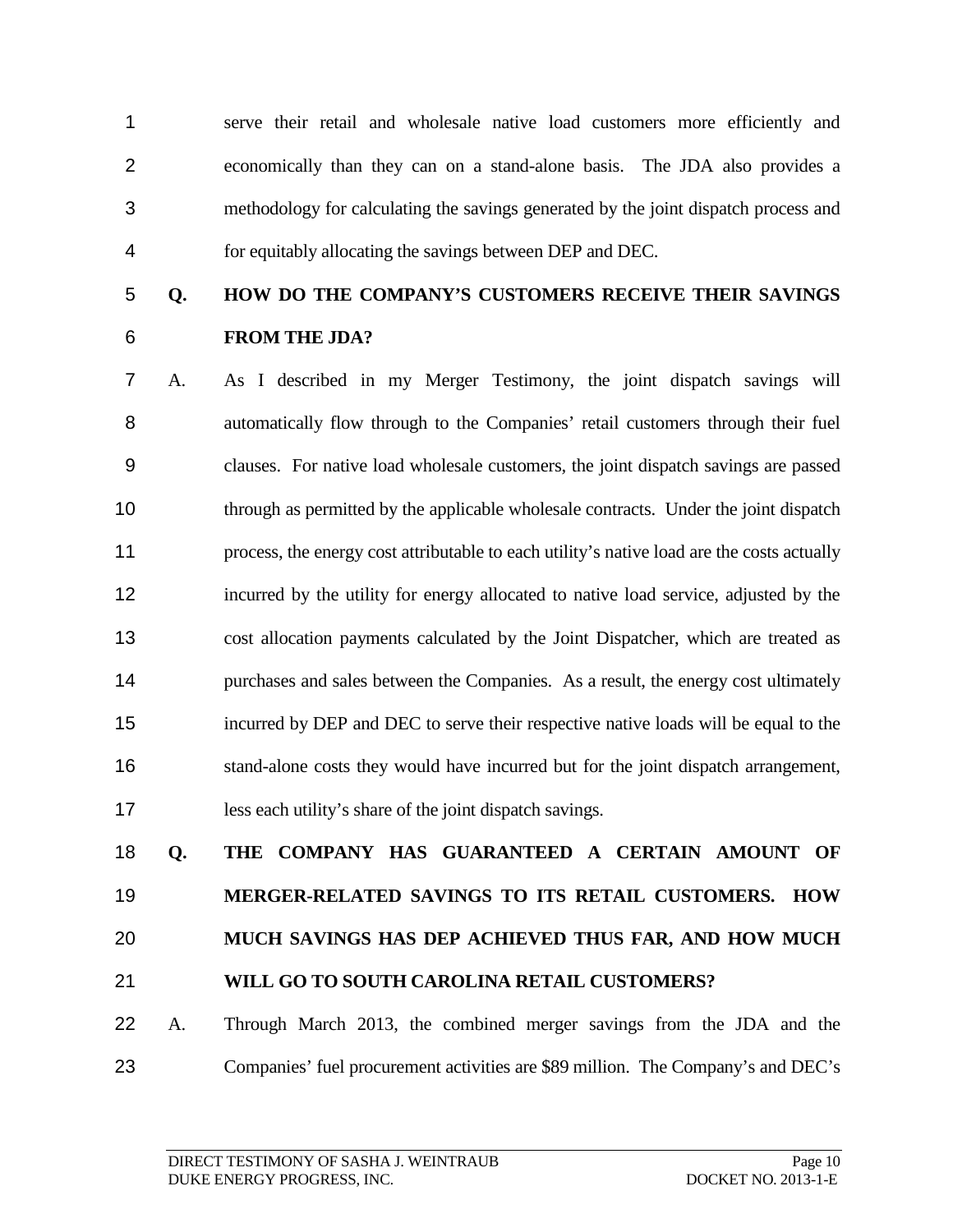customers are then allocated their share of the combined savings based upon the resource ratios of the combined company. This resource ratio is 61.7% for DEC and 38.3% for DEP through March 2013.

## **Q. DID ALL OF THE MERGER SAVINGS IN 2012 OCCUR AFTER THE MERGER CLOSE DATE IN JULY 2012?**

 A. No. The Company and DEC procured coal and reagents in 2011 utilizing joint RFPs assuming a January 2012 Merger close date. The delay in the Merger close in December 2011 occurred after many of the contracts were signed assuming a delivery schedule beginning in January 2012. These contracts were delivered to the Companies' coal stations and either stockpiled or utilized in limited testing plans. After the Merger close, the savings from these same contracts were shared between 12 DEP and DEC as specified in the merger stipulation agreement. The Companies propose that the pre-merger savings be shared with DEC utilizing the sharing ratio 14 for savings that occurred from July to December 2012.

# **Q. HOW DOES THE COMPANY OPERATE ITS PORTFOLIO OF GENERATION ASSETS TO RELIABLY AND ECONOMICALLY SERVE ITS CUSTOMERS?**

 A. Both DEP and DEC utilize the same process to ensure that the assets of the Companies are reliably and economically available to serve their respective customers. To that end, both companies consider the latest forecasted fuel prices, outages at the generating units based on planned maintenance and refueling schedules, forced outages at generating units based on historical trends, generating unit performance parameters, and expected market conditions associated with power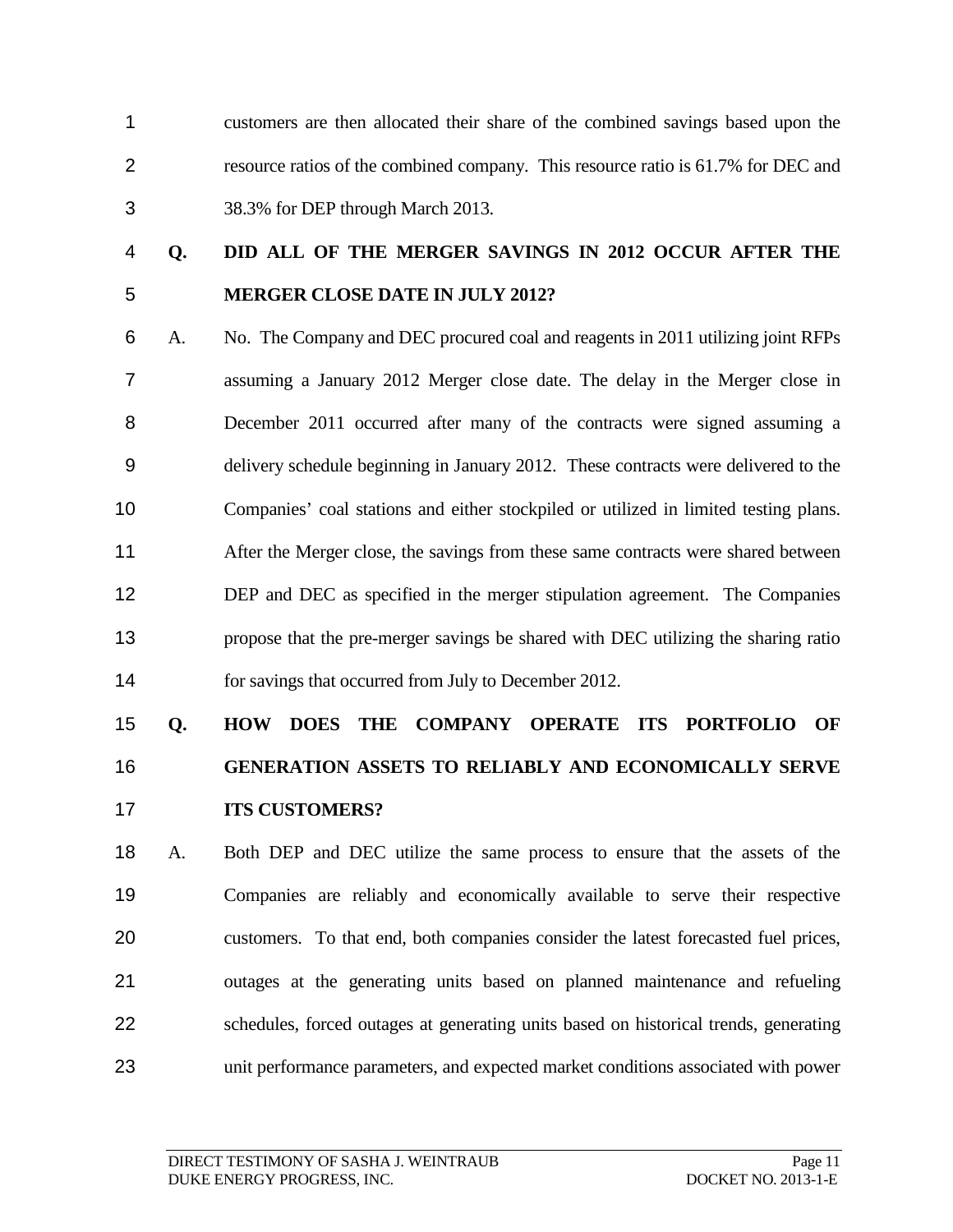purchases and off-system sales opportunities in order to determine the most economic and reliable means of serving their customers.

### **Q. DOES THIS CONCLUDE YOUR TESTIMONY?**

A. Yes, it does.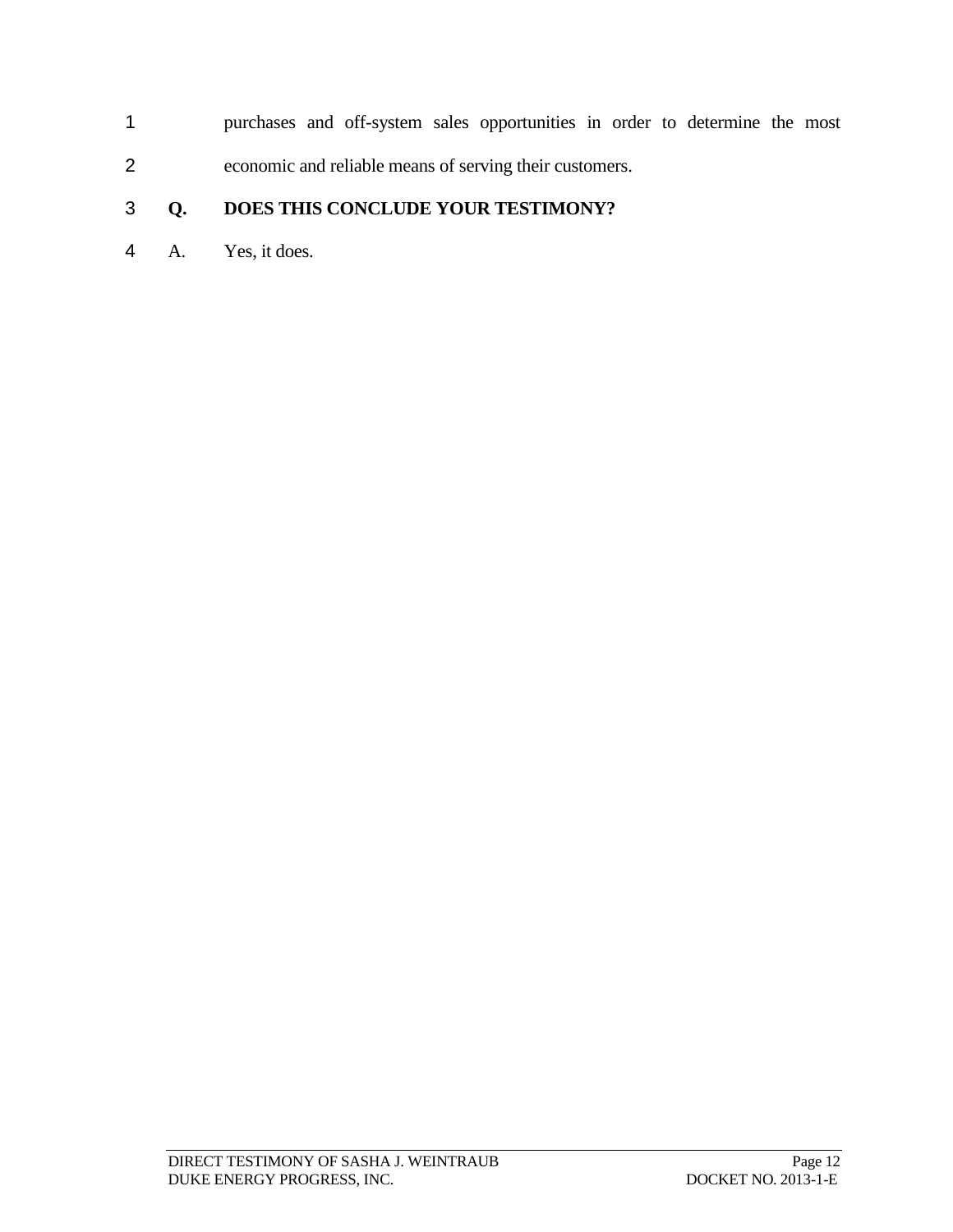#### **Duke Energy Progress, Inc. Fossil Fuel Procurement Practices**

#### **Coal**

- Near and long-term consumption forecasts are computed based on factors such as: load projections, fleet maintenance and availability schedules, coal quality and cost, environmental permit and emissions considerations, wholesale energy imports and exports.
- Station and system inventory targets are determined and designed to provide: reliability, insulation from short-term market volatility, and sensitivity to evolving coal production and transportation conditions. Inventories are monitored continuously.
- On a continuous basis, existing purchase commitments are compared with consumption and inventory requirements to ascertain additional needs.
- All qualified suppliers are invited to make proposals to satisfy any additional or future contract needs.
- Contracts are awarded based on the lowest evaluated offer, considering factors such as price, quality, transportation, reliability and flexibility.
- Spot market solicitations are conducted on an on-going basis to supplement contract purchases.
- Delivered coal volume and quality are monitored against contract commitments. Coal and freight payments are calculated based on certified scale weights and coal quality analysis meeting ASTM standards. During the test period the Company utilized both destination and/or origin weights and analysis.

#### **Gas**

- Near and long-term consumption forecasts are computed based on factors such as load projections, commodity and emission prices, and fleet maintenance and availability schedules.
- Short-term and Long term Periodic Request for Proposal (RFP's) and informal market solicitations will be conducted to potential qualified suppliers to procure a cost competitive, secure and reliable natural gas supply over time to meet forecasted gas usage.
- Short-term and spot purchases are conducted on an on-going basis to supplement term natural gas supply.
- On a continuous basis, existing purchases are compared to forecasted gas usage to ascertain any additional needs.

### **Fuel Oil**

- No. 2 diesel is burned for initiation of coal combustion (light-off at steam plants) and in combustion turbines (peaking assets).
- All diesel fuel is moved via pipeline to terminals where it is then loaded on trucks for delivery into the Company's storage tanks. Because oil usage is highly variable, Duke relies on a combination of inventory and reliable suppliers who are responsive and can access multiple terminals. Diesel is replaced on an "as needed basis" as called for by station personnel with guidance from fuel procurement staff.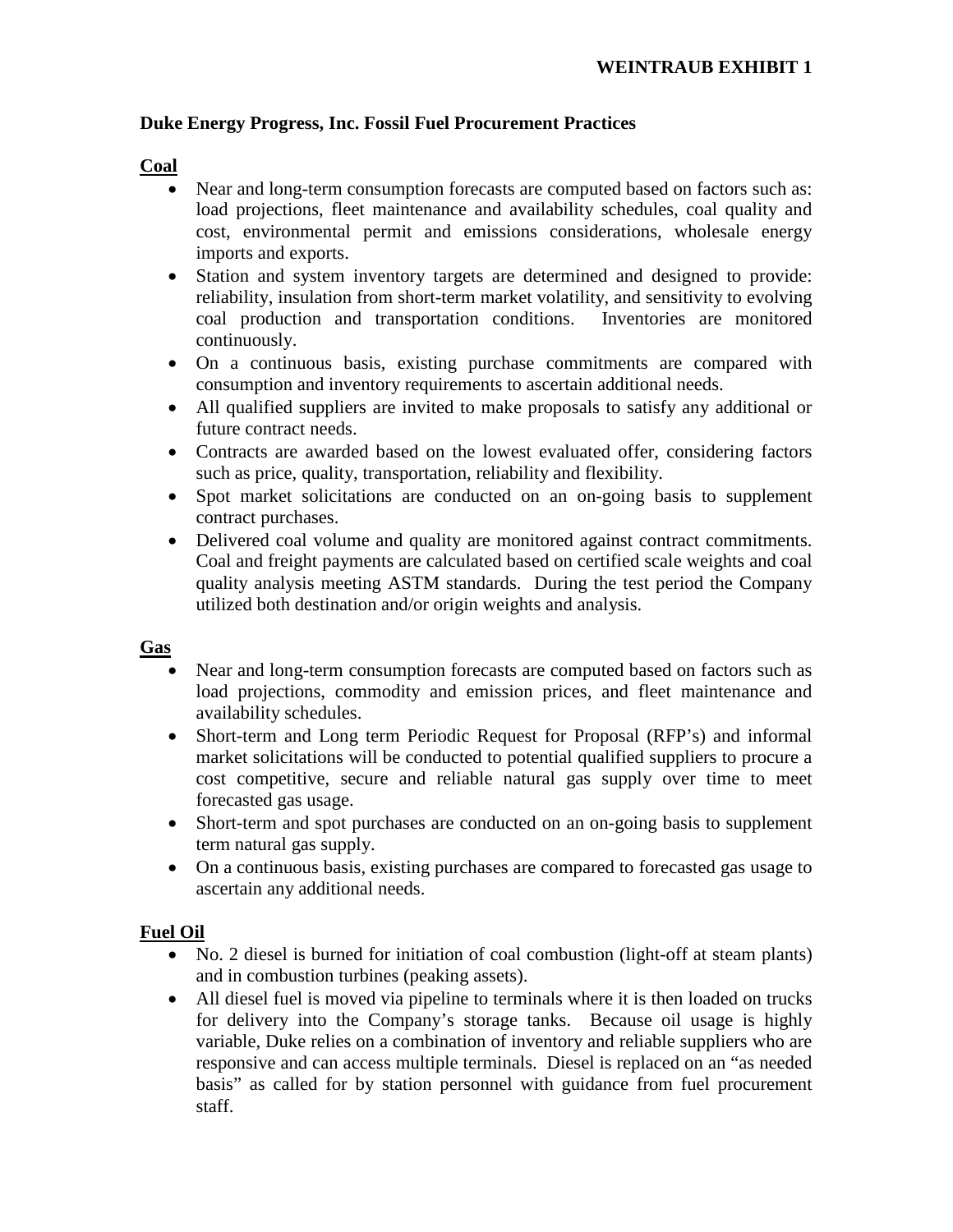• Formal solicitation for supply is conducted periodically, with an emphasis on maintaining a network of reliable suppliers in the region of our generating assets. Contracts are awarded based on the lowest evaluated offer with special value on suppliers' demonstrated ability to move large volumes of fuel with minimal notice.